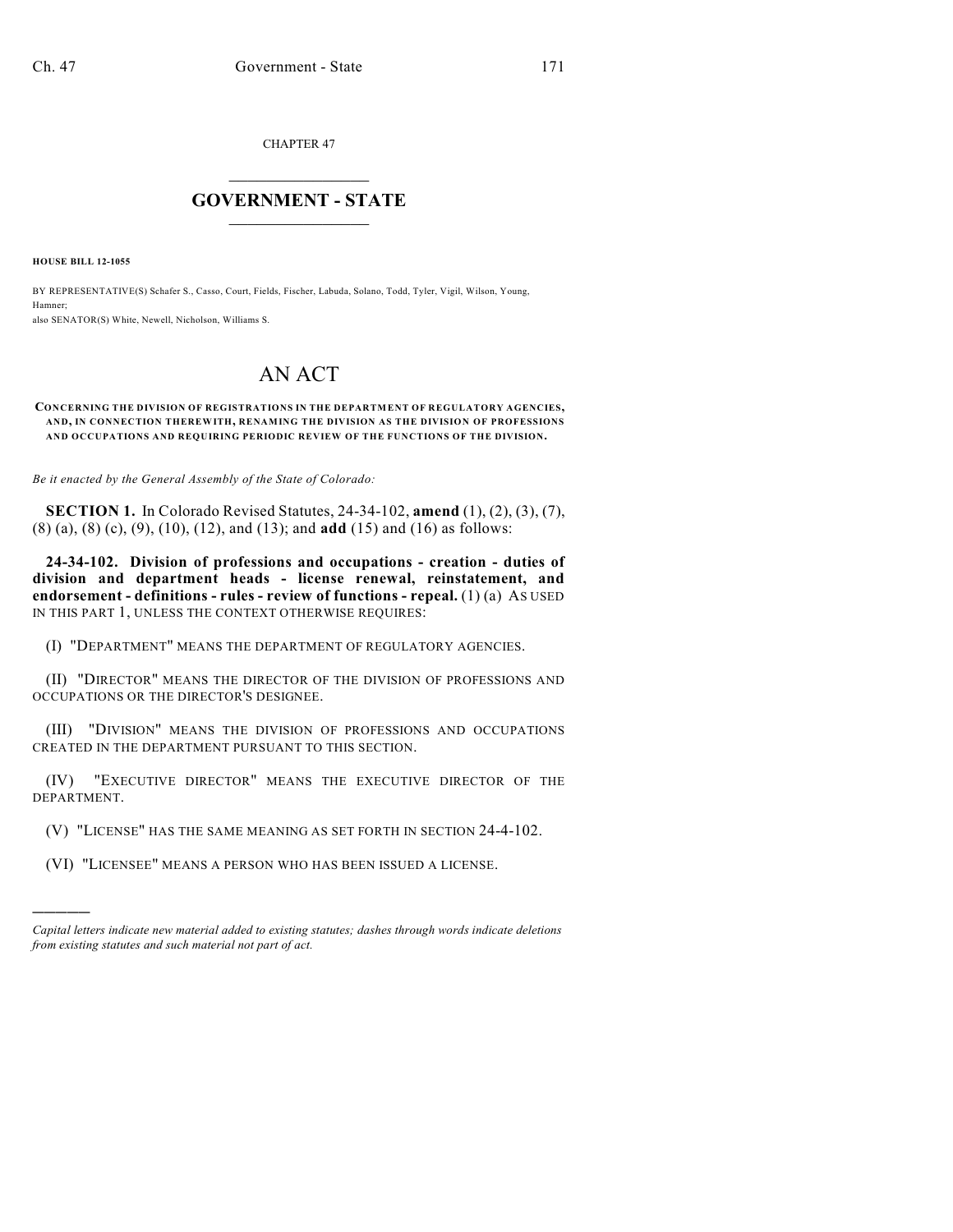(b) There is hereby created a division of registrations PROFESSIONS AND OCCUPATIONS in the department, of regulatory agencies, the head of which shall be IS the director of registrations, which office is hereby created PROFESSIONS AND OCCUPATIONS. The executive director of the department of regulatory agencies shall appoint pursuant to section 13 of article XII of the state constitution, the director of the division of registrations who IN ACCORDANCE WITH SECTION 13 OF ARTICLE XII OF THE STATE CONSTITUTION. EXCEPT AS PROVIDED IN PARAGRAPH (c) OF THIS SUBSECTION  $(1)$ , THE DIRECTOR shall appoint such other personnel as may be necessary for the efficient operation of the division. except that,

(c) Subject to available appropriations,  $s \frac{1}{\sqrt{1 + \left(1 + \frac{1}{n}\right)}}$  and  $s \frac{1}{n}$  give good faith consideration to the recommendations of any **type 1** board or commission relating to the employment of the primary administrator to assist such THE board or commission, whether such THE person is designated as an executive secretary, or a program administrator, or is designated otherwise ANOTHER TITLE OR POSITION.

(2) The division of registrations shall have HAS supervision and control of the **type 2** examining and licensing boards and agencies and the registration of licenses thereof transferred to the department of regulatory agencies by the "Administrative" Organization Act of 1968". For **type 1** boards or commissions, the division shall provide necessary management support.

(3) The supervision and control of, and the management support for,  $s$ aid examining and licensing boards and agencies by the department of regulatory agencies and the division of registrations thereof shall also include INCLUDES the approval or disapproval of such rules and regulations of said THE boards and agencies as relate RELATING to the examination AND LICENSURE of applicants and registration of licenses to the end ENSURE that such examinations and registrations shall be THE RULES ARE fair and impartial. No licensee of any of said boards and agencies shall be registered by the division of registrations THE DIVISION SHALL NOT LICENSE A PERSON WHO HAS APPLIED TO, AND OTHERWISE SATISFIED THE REQUIREMENTS FOR, LICENSURE BY A BOARD OR AGENCY until THE APPLICANT HAS PAID AND THE DIVISION HAS RECEIVED all APPLICABLE fees. for examination or license or both have been paid by the licensee and receipt therefor delivered to the division of registrations.

(7) NOTWITHSTANDING any provision of the law to the contrary, notwithstanding UPON THE APPROVAL AND RECOMMENDATION OF ANY EXAMINING OR LICENSING BOARD OR COMMISSION IN THE DIVISION, the executive director of the department of regulatory agencies, upon the approval and recommendation of any examining or licensing board or commission in the division of registrations, may change the period of the validity of any license or certificate issued by such THE board or commission for a period not to exceed three years. If the EXECUTIVE DIRECTOR CHANGES THE period of validity of any such A license or certificate is changed pursuant to the provisions of this subsection  $(7)$ , the DIRECTOR SHALL PROPORTIONATELY INCREASE OR DECREASE THE fee for such THE license, or certificate shall be proportionately increased or decreased, as the case may be, but no increases THE DIRECTOR shall be made which NOT IMPOSE A FEE INCREASE THAT would result in hardship to the licensee.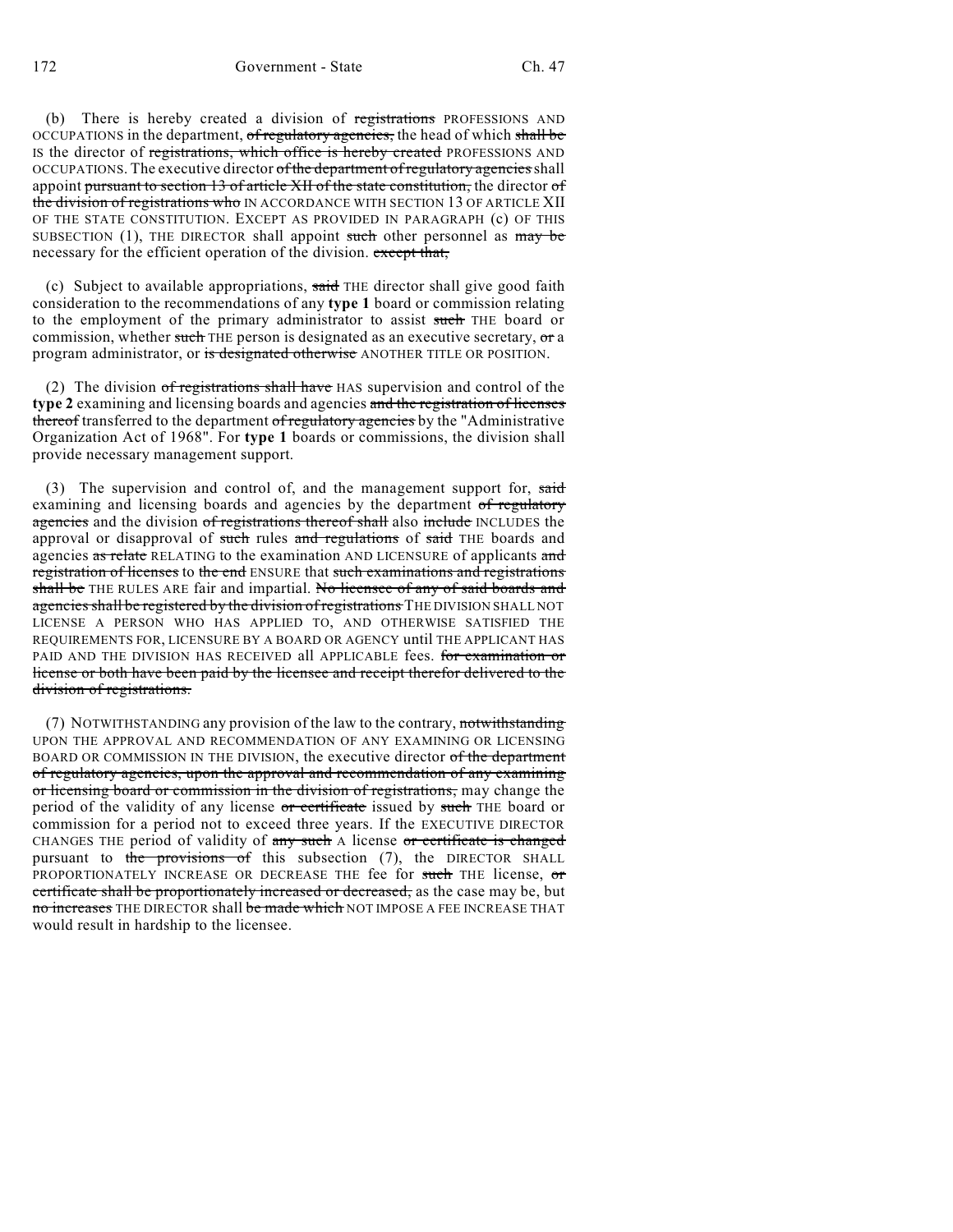(8) (a) **Renewal.** Notwithstanding any provision of the law to the contrary, the director of the division of registrations within the department of regulatory agencies, hereinafter referred to as the "director", may change the renewal date of any license registration, or certificate issued by such A licensing board or commission to the end SO that approximately the same number of certificates, registrations, or licenses are scheduled for renewal in each month of the year. Where any renewal date is so changed, the fee for the license or certificate shall be IS proportionately increased or decreased, as the case may be. Any certificate, A license or registration shall be IS valid for a period of no less than one year and no longer than three years, as determined by the director in consultation with the licensing board or commission within the division. of registrations. A LICENSEE SHALL SUBMIT an application for renewal shall be submitted to the licensing board or commission on forms and in the manner prescribed by the director. of the division of registrations.

(c) The director shall allow for a grace period for licenses certificates, and registrations from licensing boards or commissions within the division. of registrations. A licensee registrant, or certificate holder shall have HAS a sixty-day grace period after the expiration of his or her license registration, or certificate to renew such THE license registration, or certificate without the imposition of a disciplinary sanction for practicing on an expired license, registration, or certificate by the director, licensing board, or commission for such profession FOR PRACTICING ON AN EXPIRED LICENSE. The licensee registrant, or certificate holder shall satisfy all renewal requirements pursuant to the applicable practice act and shall pay a delinquency fee in an amount determined pursuant to sections 24-34-105 and 24-79.5-102.

(9) The executive director of the department of regulatory agencies is charged with the responsibility of receipt RESPONSIBLE FOR RECEIVING and monitoring the disposition of complaints. and may cause THE EXECUTIVE DIRECTOR MAY REQUIRE an investigation to be made of any  $\Lambda$  complaint presented to him concerning a person licensed by any board or agency in the division of registrations. Such investigations shall be subject to the provisions of CONCERNING A PERSON REGULATED BY A BOARD OR AGENCY IN THE DIVISION IN ACCORDANCE WITH section 24-34-103.

(10) The EXECUTIVE DIRECTOR, AFTER CONSULTATION WITH THE EXAMINING OR LICENSING BOARD OR COMMISSION CONCERNED, SHALL DETERMINE THE form and content of any license certificate, permit, or similar indicia of authority issued by any examining or licensing board or commission in the division, of registrations, including any document evidencing renewal of a license. certificate, permit, or similar indicia of authority shall be determined by the executive director of the department of regulatory agencies after consultation with the examining or licensing board or commission concerned.

(12) Notwithstanding any **type 1** transfer as such transfer is defined by the "Administrative Organization Act of 1968", article 1 of this title, the executive director of the department of regulatory agencies shall have the power to MAY employ an administrative law judge, and to MAY require any board in the division of registrations to use an administrative law judge in lieu of a hearing by the board, to conduct hearings on any matter within the jurisdiction of the examining and licensing boards and agencies in the division, of registrations, subject to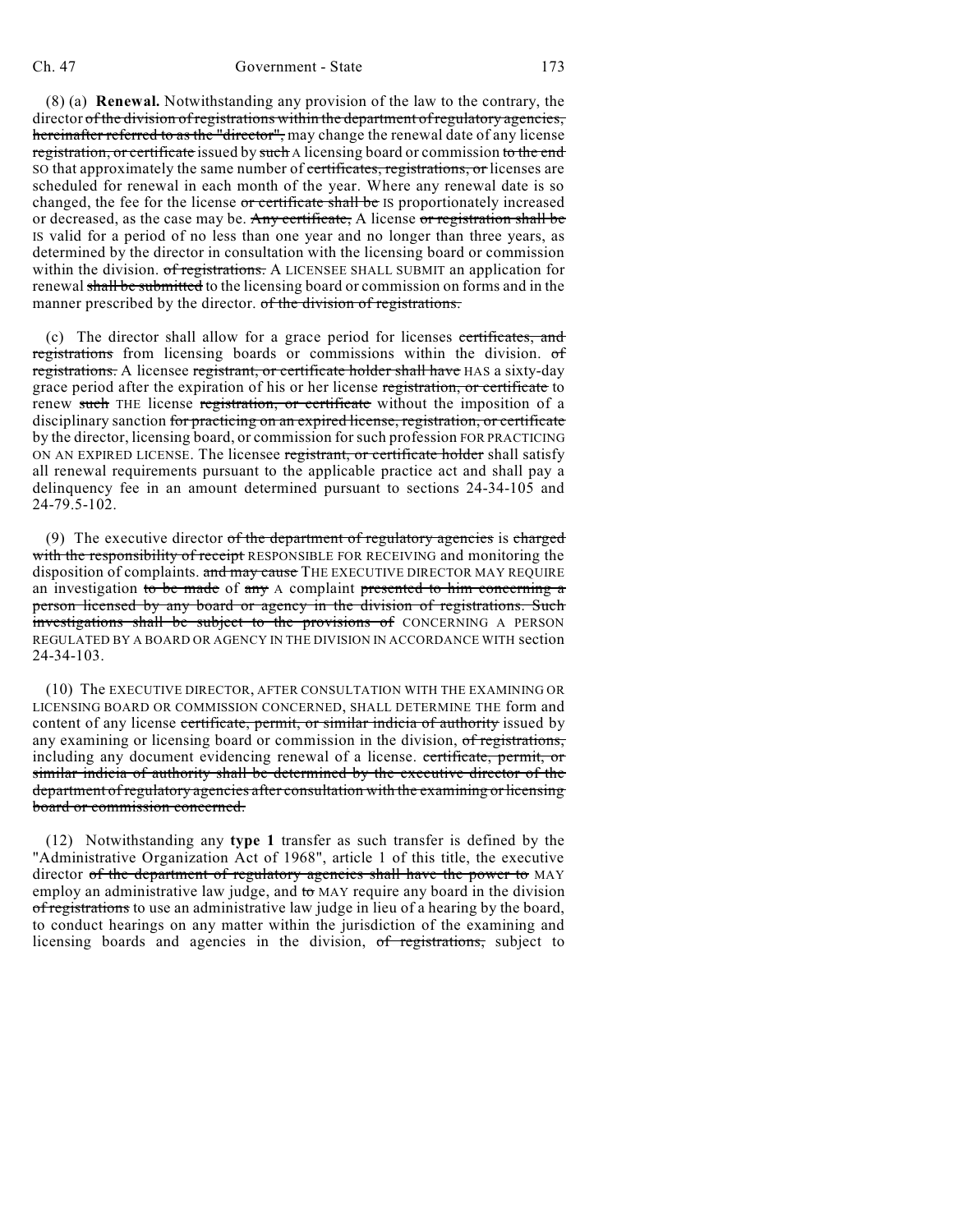appropriations made to the department of personnel. Administrative law judges shall be ARE appointed pursuant to part 10 of article 30 of this title. Any hearing conducted by An administrative law judge employed pursuant to this subsection (12) shall be conducted CONDUCT HEARINGS in accordance with the provisions of section  $24-4-105$ , and the administrative law judge shall have HAS the authority specified therein IN SECTION 24-4-105.

 $(13)$  All laws NOTWITHSTANDING ANY LAW to the contrary, notwithstanding, each member of a board or commission within the division of registrations shall IS ENTITLED TO receive a per diem allowance of fifty dollars for each day spent in attendance at board meetings, hearings, or examinations and shall TO be reimbursed for actual and necessary expenses incurred in the discharge of such official duties. except that such THE per diem compensation shall FOR BOARD OR COMMISSION MEMBERS MUST not exceed that sum in any fiscal year which may be approved by THAT the state personnel board APPROVES for employees not under the state personnel system. THE GENERAL ASSEMBLY SHALL ANNUALLY APPROPRIATE MONEYS FROM THE DIVISION OF PROFESSIONS AND OCCUPATIONS CASH FUND FOR THE payment for all such OF per diem compensation and expenses. shall be made out of annual appropriations from the division of registrations cash fund by the general assembly. A STATE EMPLOYEE SHALL NOT RECEIVE per diem compensation shall not be paid to a state employee for services performed during normal working hours, when on paid administrative leave, or when otherwise prohibited by fiscal rules adopted by the state controller.

(15) **Periodic evaluation of division functions.** THE DEPARTMENT SHALL CONDUCT AN ANALYSIS AND EVALUATION OF THE DIVISION AND ITS FUNCTIONS AS SET FORTH IN THIS PART 1 AND IN TITLE 12, C.R.S. THE DEPARTMENT SHALL CONDUCT THE ANALYSIS AND EVALUATION IN ACCORDANCE WITH SECTION 24-34-104 (8) AND SHALL SUBMIT ITS REPORT AND RECOMMENDATIONS FOR LEGISLATION, IF ANY, IN ACCORDANCE WITH THAT SECTION. THE DEPARTMENT SHALL CONDUCT ITS INITIAL ANALYSIS AND EVALUATION OF THE DIVISION AND SUBMIT ITS REPORT BY OCTOBER 15, 2015, AND SHALL CONDUCT AN ANALYSIS AND EVALUATION OF THE DIVISION EVERY TEN YEARS THEREAFTER. NOTHING IN THIS SECTION REQUIRES THE TERMINATION OF THE DIVISION OR ITS FUNCTIONS AS SPECIFIED IN THIS PART 1 AND IN TITLE 12, C.R.S.

(16) **Change of name - direction to revisor - repeal.** (a) WITHIN THREE YEARS AFTER THE EFFECTIVE DATE OF THIS SUBSECTION (16), THE REVISOR OF STATUTES SHALL CHANGE ALL REFERENCES TO THE DIVISION OF REGISTRATIONS AND THE DIRECTOR OF REGISTRATIONS IN THIS PART 1 AND EVERYWHERE ELSE A REFERENCE IS CONTAINED IN THE COLORADO REVISED STATUTES TO THE DIVISION OF PROFESSIONS AND OCCUPATIONS AND THE DIRECTOR OF PROFESSIONS AND OCCUPATIONS.

(b) THIS SUBSECTION (16) IS REPEALED, EFFECTIVE JANUARY 1, 2016.

**SECTION 2.** In Colorado Revised Statutes, 24-34-105, **amend** (1), (2) (a), (2) (b) (I), and (2) (b) (II); **repeal** (2) (b) (III) and (2) (b) (IV); and **add** (3) as follows:

**24-34-105. Fee adjustments - division of professions and occupations cash fund created - legal defense account - repeal.** (1) Thissection shall apply APPLIES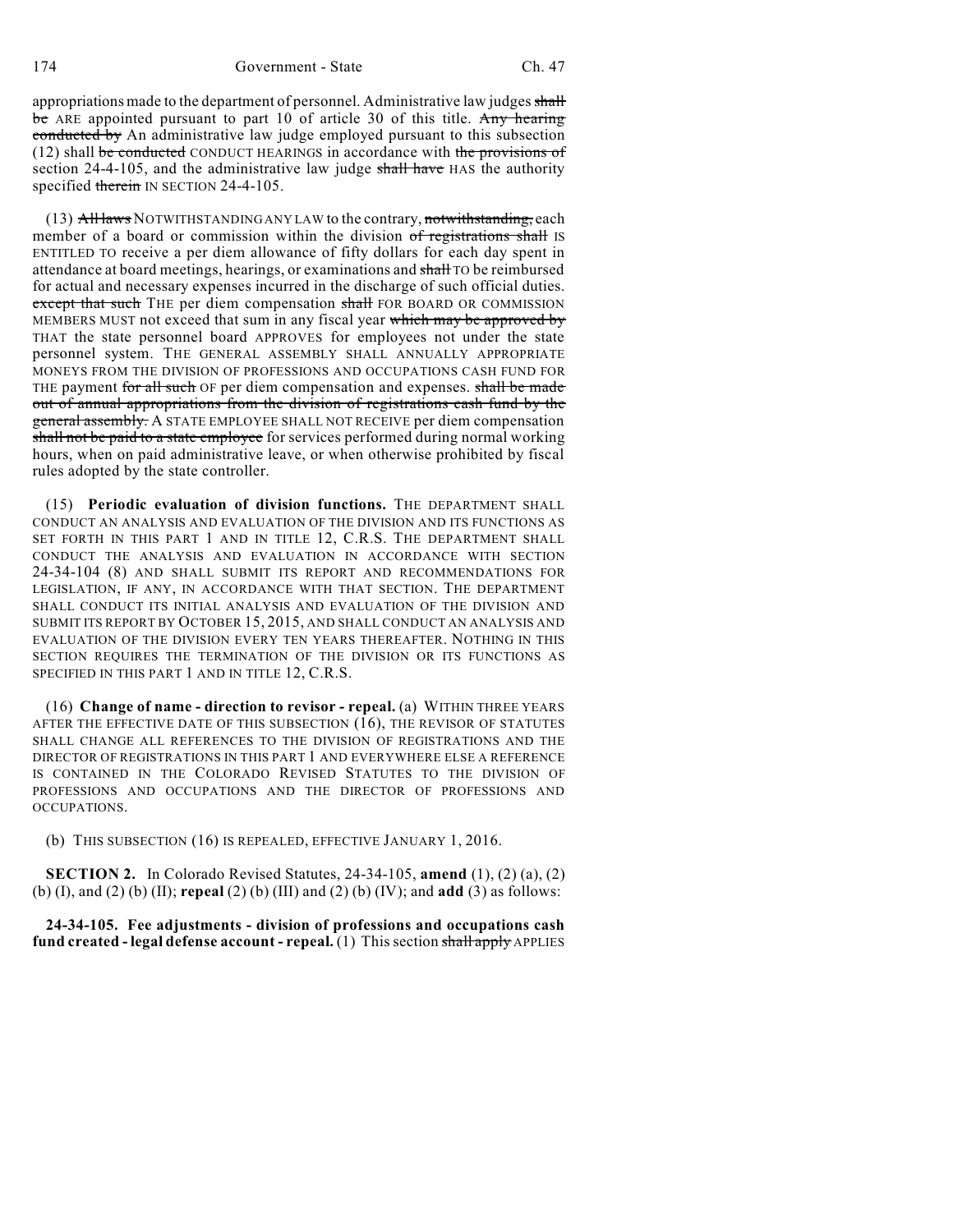to all activities of the boards and commissions in the division of registrations in the department. of regulatory agencies.

(2) (a) Each board and commission in the division of registrations shall propose, as part of its annual budget request, an adjustment in the amount of each fee that such THE board or commission is authorized by law to collect. The budget request and the adjusted fees for each board or commission shall MUST reflect direct and indirect costs that are appropriated in the annual general appropriation act.

(b) (I) Based upon the appropriation made and subject to the approval of the executive director, of the department of regulatory agencies, each board or commission shall adjust its fees so that the revenue generated from said THE fees approximates its direct and indirect costs; except that the costs of the state board of psychologist examiners, the state board of marriage and family therapist examiners, the state board of licensed professional counselor examiners, the state board of social work examiners, the state board of registered psychotherapists, and the state board of addiction counselor examiners shall be considered collectively in the renewal fee-setting process. Subsequent revenue generated by the fees set by such THE boards plus revenues generated pursuant to section 12-43-702.5, C.R.S., shall be compared to those collective costs to determine recovery of direct and indirect costs. Such THE fees shall remain in effect for the fiscal year for which the budget request applies. All fees collected by each board and commission, not including any fees retained by contractors as established pursuant to the provisions of section 24-34-101 (10), shall be transmitted to the state treasurer, who shall credit the same to the division of registrations PROFESSIONS AND OCCUPATIONS cash fund, which fund is hereby created. All moneys credited to the division of registrations PROFESSIONS AND OCCUPATIONS cash fund shall be used as provided in this section and shall not be deposited in or transferred to the general fund of this state or any other fund.

(II) The excise tax collected pursuant to section 24-34-104.4 shall be credited to the legal defense account, which account is hereby created within the division of registrations PROFESSIONS AND OCCUPATIONS cash fund. The excise tax shall be IS the sole source of funding for the account, and no other fee, or any portion thereof, collected by a board or commission and credited to the division of registrations PROFESSIONS AND OCCUPATIONS cash fund shall be deposited in or transferred to the account. The account shall be used to supplement revenues received by a board or commission but shall only be used for the purpose of paying legal expenses incurred by said board or commission. Upon a determination of the need of a board or commission for additional revenues for the payment of legal expenses, the director of the division of registrations may authorize the transfer of revenues from the legal defense account to the account of such board or commission in the division of registrations PROFESSIONS AND OCCUPATIONS cash fund. For purposes of this subparagraph  $(II)$ , "legal expenses" includes but is not limited to, costs relating to the holding of administrative hearings and chargesfor legalservices provided by the department of law, administrative law judge services, investigative services, expert witnesses, and consultants.

(III) Notwithstanding any provision of this paragraph (b) to the contrary, on July 1, 1998, the state treasurer shall deduct one million dollars from the division of registrations cash fund and transfer such sum to the Colorado economic